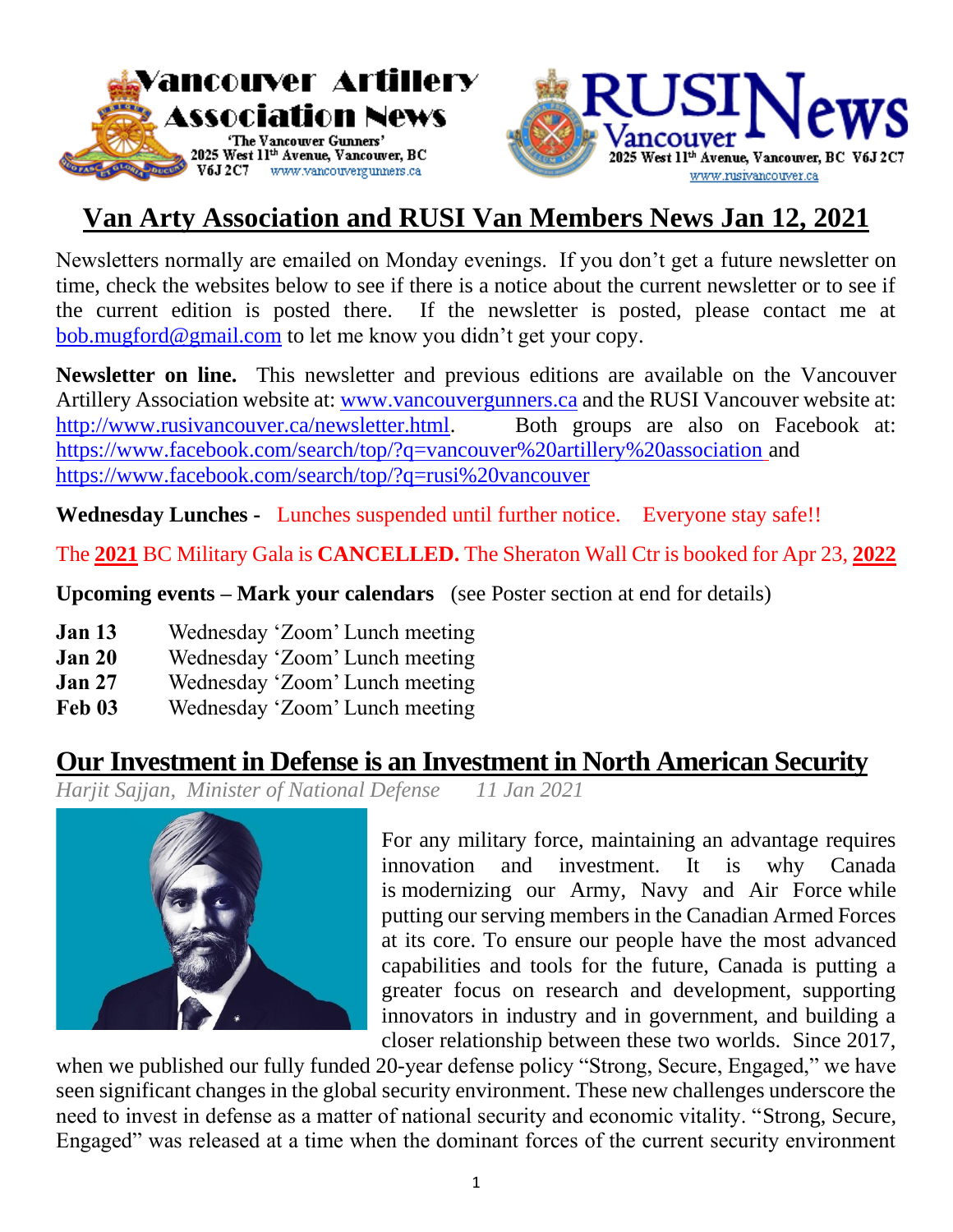were just beginning to take shape. Today, Canada faces a world defined by great power conflict, rapid military modernization by states set on upending the international rules-based order, and advances against disruptive technologies in which North American geography no longer affords the protection it once did.

While we have traditionally been able to address threats abroad before they reach our shores, our security requires reinforcement. While this new space has many unknowns, we know that multilateralism and supporting the rules-based international order is critical to our success and our safety. Since 2017, Canada has increased our support to NATO partners through Operation Reassurance — which has seen Royal Canadian Navy ships deployed in the Black Sea region, the Royal Canadian Air Force supporting air policing in Romania, and Canadian Armed Forces members leading the Enhanced Forward Presence Battlegroup in Latvia — as well as through our work leading NATO Mission Iraq and our support for the coalition. We also know that this changing security landscape means we need to take a thorough look at how we can secure North America against the threats of today and the future. It is why Canada continues to work with our American partners on the modernization of North American Aerospace Defense Command to build continental resiliency. This critical work will ensure that Canada and the United States of America have the ability to detect, deter and respond to threats, and that the only binational command in the world can meet the challenges of the 21<sup>st</sup> century.

For many years now, the Department of National Defence has worked hard to keep defense industries informed of future investment opportunities that will continue generating jobs and improving Canada's capacity for innovation. It is one reason that we have a forward-looking, 10 year defense investment plan that is updated every three years. This engagement with industry has become an integral part of the procurement process, providing critical insights while showing industry that we are a predicable partner. Despite the unexpected challenges during 2020, Canada reached important milestones for key defense projects. In July 2020, the first Arctic and offshore patrol ship was delivered to the Royal Canadian Navy, followed in the fall by delivery of the first new fixed-wing search and rescue aircraft to the Royal Canadian Air Force. Construction of armored combat support vehicles for the Canadian Army began in May 2020, with the first vehicle delivered to the Armed Forces in December 2020. We also continue to invest hundreds of millions of dollars into equipping members of our armed forces.

We now see unprecedented innovation in all corners of the world, which militaries can harness to quickly understand and respond to potential threats before they cause harm. It is why new and emerging technologies in cyber and artificial intelligence are becoming an integral part of defense projects. Canada is growing its defense industry by leveraging research and development from both industry and government to achieve the best results. By working together, we can come up with innovative solutions to increase Canada's operational effectiveness while showing that defense is forging a path to the future. In addition to embracing innovation within defense institutions and industry, more work is needed to support our people. The Canadian Armed Forces is a diverse institution, and our equipment needs to recognize that. It is why the Gender-based Analysis Plus process looks at factors such as gender, race, religion and ethnicity so that our defense projects better meet the needs of armed forces members.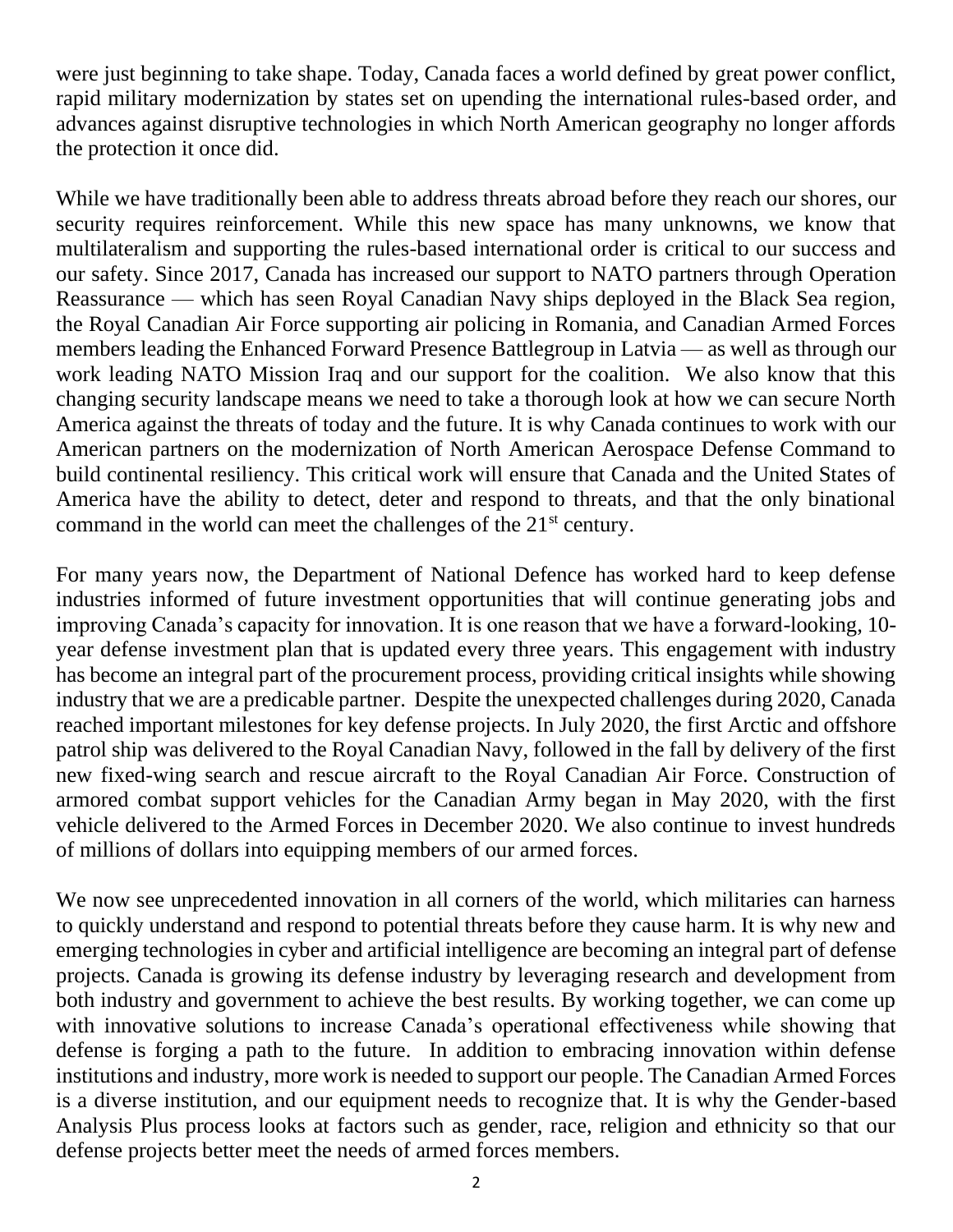These changes help get the best out of our people, producing meaningful results. For example, changes made to the brake pedal assembly in the new armor-protected cab of the Standard Military Pattern vehicle ensure all soldiers, no matter their size, can safely operate these vehicles. By building an agile, well-educated, flexible, diverse, combat-ready military, we will be able to deal with threats abroad to protect stability at home. This historic investment through "Strong, Secure, Engaged" allows Canada to modernize our military by putting our people at its core as we continue to step up our contribution to North American and global security. When our partners and allies call upon Canada, we will be there for them.

### **The Military Commander Behind Construction of the NHS Nightingale**

*Lucy Fisher Deputy Political Editor The Telegraph 7 January, 2021* An update on a story published in this newsletter last spring.



The military commander behind the lightning-fast construction of the NHS Nightingale hospitals is now leading the Armed Forces' bid to speed up the coronavirus vaccine rollout. Brigadier Phil Prosser of the Royal Logistics Corps has been embedded for weeks at the NHS headquarters in Elephant and Castle, South London, to work alongside the head of the jab task force. Taking a central role in the

programme's delivery, he chairs the 8am daily vaccine meeting and is preparing to dispatch military "surge teams" to ensure the mass jab rollout runs to timetable. On Thursday night he stood alongside the Prime Minister and Sir Simon Stevens, chief executive of NHS England, at a televised Downing Street press conference to set out the Armed Forces' next moves. A crisis management expert, the military officer commands 101 Logistic Brigade, a unit represented by a snake logo that is known as the "Iron Viper" among its own personnel, but often dubbed the "Blackadders" by waggish rivals. The latter nickname derives from an earlier formation of the unit taking seed at Baldrick Lines, a British camp in the First Gulf War and the name of a leading character in the eighties TV sitcom Blackadder.

Brigadier Prosser, described by friends as a proud Welshman, is a cycling enthusiast and committed fan of the Scarlets, the Llanelli rugby team. His challenge to help Boris Johnson fulfil an ambitious pledge to administer 13 million jabs by mid-February comes after he was last year tasked with setting up at breakneck speed the Nightingale temporary hospitals to boost NHS intensive care unit capacity. His Aldershot-based brigade, which includes logistical, engineering and medical personnel, also oversaw the delivery of tens of thousands of items of personal protective equipment to hospitals in desperate need last March. A convoy of Army trucks from the unit worked through the night to deliver 50,000 face masks to St Thomas' hospital in London from a depot in Haydock, Cheshire, on one occasion. He has had help in his endeavours during the pandemic – drawing on the expertise of a range of corporate leaders who moonlight as reservists in the Engineer and Logistic Staff Corps, described as the "greatest military unit you've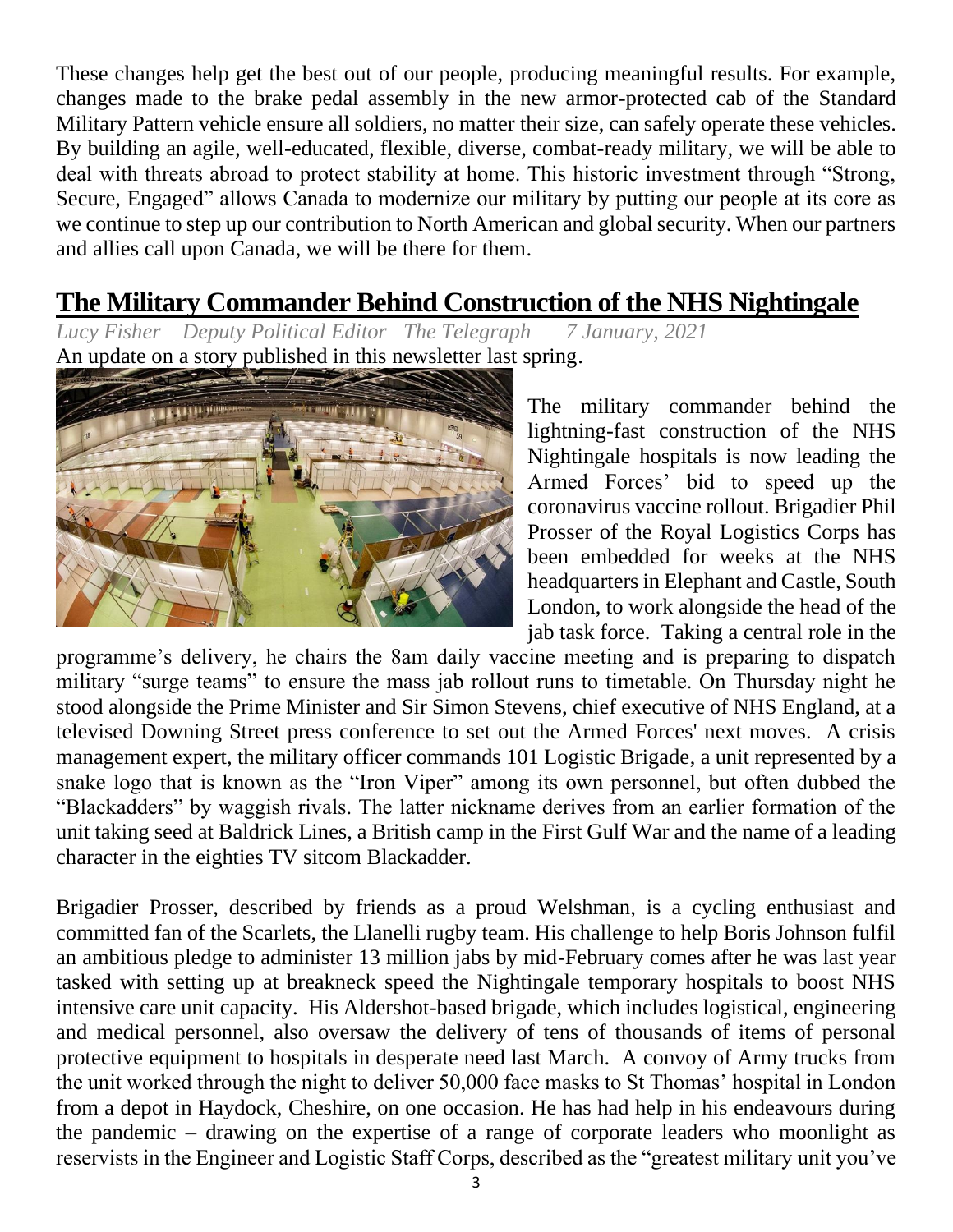never heard of". This includes advice on the high-speed scaling up of NHS supply chains from Neil Ashworth, a former chief executive of Yodel, and logistical support from Martin Frobisher, an executive at Network Rail.

Commissioned into the Royal Electrical and Mechanical Engineers in 1992, Brigadier Prosser has served with a variety of units and completed operational tours of Kosovo, Iraq and Afghanistan. In 2010-11 he attended the Advanced Command Staff Course for military officers tipped for senior leadership roles. Since then, he has overseen moves by a battalion to revitalise 100 vehicles mothballed in long-term storage for a major NATO exercise in Poland, and also led on the design and delivery of a combat service support exercise in Kenya.

## **Canadian Made Equipment Shut Out of \$70B Warship Program**

*A spokeswoman says DND is "confident that we have competitively selected the best design to meet Canada's needs." David Pugliese Ottawa Citizen Dec 16, 2020*



*An artist's rendering of the Type 26 Global Combat Ship, Lockheed Martin's proposed design for Canada's \$60-billion fleet of new surface combatant warships. Photo by Handout /Lockheed Martin Canada*

Canadian equipment that taxpayers spent hundreds of millions of dollars to develop isn't being used on the country's new \$70 billion fleet of warships because the consortium that won the bid selected its own affiliated companies and their foreign systems. A number of Canadian firms

repeatedly tried to warn ministers and deputy ministers at the Department of National Defence, Public Services and Procurement Canada as well as Innovation, Science and Economic Development Canada that they would be shut out of the Canadian Surface Combatant project, according to federal government documents obtained by this newspaper. Those concerns were ignored. Instead, Canada left it up to the winning consortium, in this case, the US-controlled Lockheed Martin Canada and BAE of the United Kingdom to determine the equipment that would make up key components of the proposed 15-fleet Canadian Surface Combatant, or CSC fleet. By selecting the consortium's Type 26 warship design for the CSC, the Royal Canadian Navy automatically agreed to what Lockheed Martin had determined was the best equipment for it to use.

In the last week, this newspaper has chronicled multiple issues with the CSC project, the most expensive military procurement in Canada's history. This newspaper reviewed thousands of pages of documents, obtained through sources and through the access to information law, to reveal how the CSC's budget has spiralled upward and upward and how government officials previously tried to block the cost of the project from becoming public. In an email, DND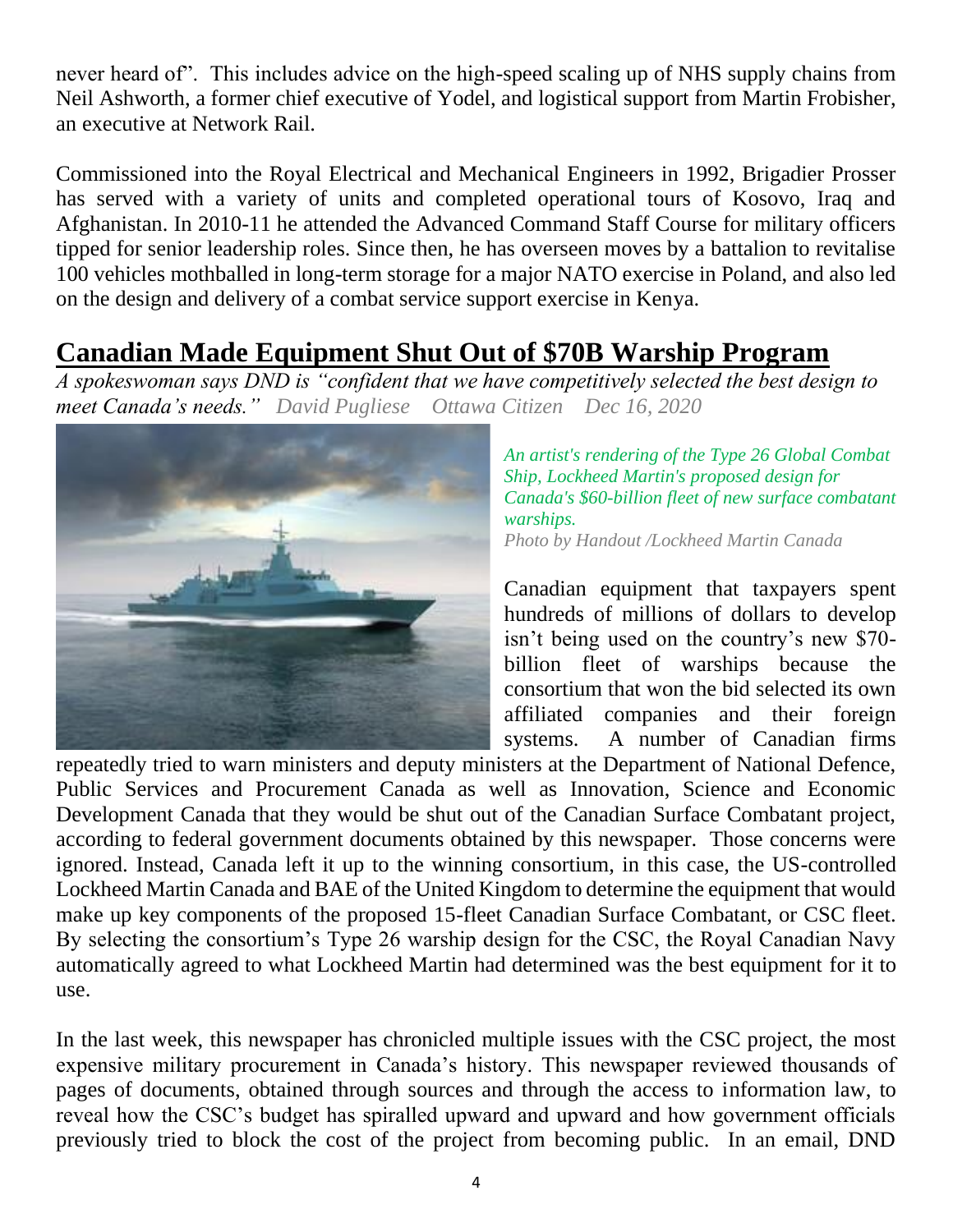defended its choice that shut out inclusion on the CSC of Canadian-made propulsion systems, sonar and communication systems, as well as radar. The Canadian-based firms that build those systems employ hundreds of people in the high-tech sector. "By selecting the design, Canada has selected the associated equipment," said DND spokeswoman Jessica Lamirande. She noted DND is "confident that we have competitively selected the best design to meet Canada's needs." As a result, a radar built by Lockheed Martin in the US, which hasn't yet been certified for naval operations, will be installed on the CSC. Passed over was a state-of-the art naval radar developed with the help of Thales Canada in Nepean. Canadian taxpayers contributed \$54 million to the development of that radar, which is now being used on German, Danish and Dutch warships.

Also shut out of the CSC competition is SHINCOM, a naval communications system built by DRS Technologies of Ottawa and considered one of the best such systems in the world. SHINCOM is in service on other Royal Canadian Navy vessels as well as 150 warships of allied navies around the world, including Australia, the US, Japan, New Zealand and South Korea. It was originally developed for Canada's Halifax-class frigates and taxpayers have poured millions of dollars into its development. Also left on the sidelines was General Dynamic Mission Systems of Ottawa, Canada's top developer of anti-submarine warfare and sonar equipment. The firm has its systems on aircraft or warships of militaries in Canada, Japan, South Korea, Portugal and various South American nations. Top government officials and politicians were repeatedly warned key Canadian firms would be shut out of the CSC project. Steve Zuber, vice president of DRS Technologies, wrote on Aug 31, 2016 to alert innovation minister Navdeep Bains that the way the CSC procurement was designed would work against Canadian firms. "The CSC procurement approach may actually disadvantage Canadian companies," Zuber warned. "The current evaluation approach puts our world-class Canadian solutions at serious risk of not being selected for Canada."

At the heart of the matter was a procurement system that penalized bidders if they deviated too much from their original ship designs to accommodate Canadian equipment. In addition, no competitions were held for key components of the new warships, such as sonar, radar or communications systems. General Dynamics Missions Systems Canada also tried to warn government officials in November 2019 that the lack of competition shut out high-tech Canadian systems developed over the years with both private and tax dollars. Company vice president David Ibbetson told navy commander Vice Adm Art McDonald, DND deputy minister Jody Thomas, PSPC deputy minister Bill Matthews and ISED deputy minister Simon Kennedy about the lack of competition on the CSC anti-submarine warfare systems. That resulted in a "largely foreign solution with only limited Canadian content," he noted. The documents also show bureaucrats at ISED countering such concerns by pointing out that the CSC program will include equipment from other firms such as L-3 and CAE in Quebec and MDA in BC. Lockheed Martin has also committed to invest in priority areas such as cybersecurity, clean technology and the marine sector, innovation minister Bains was told. But the federal government has declined to release other documents requested through access to information law about specifics of the industrial benefits and job creation plan linked to the CSC. There is concern by some in the country's defence industry that the Liberal government has put at risk existing Canadian high-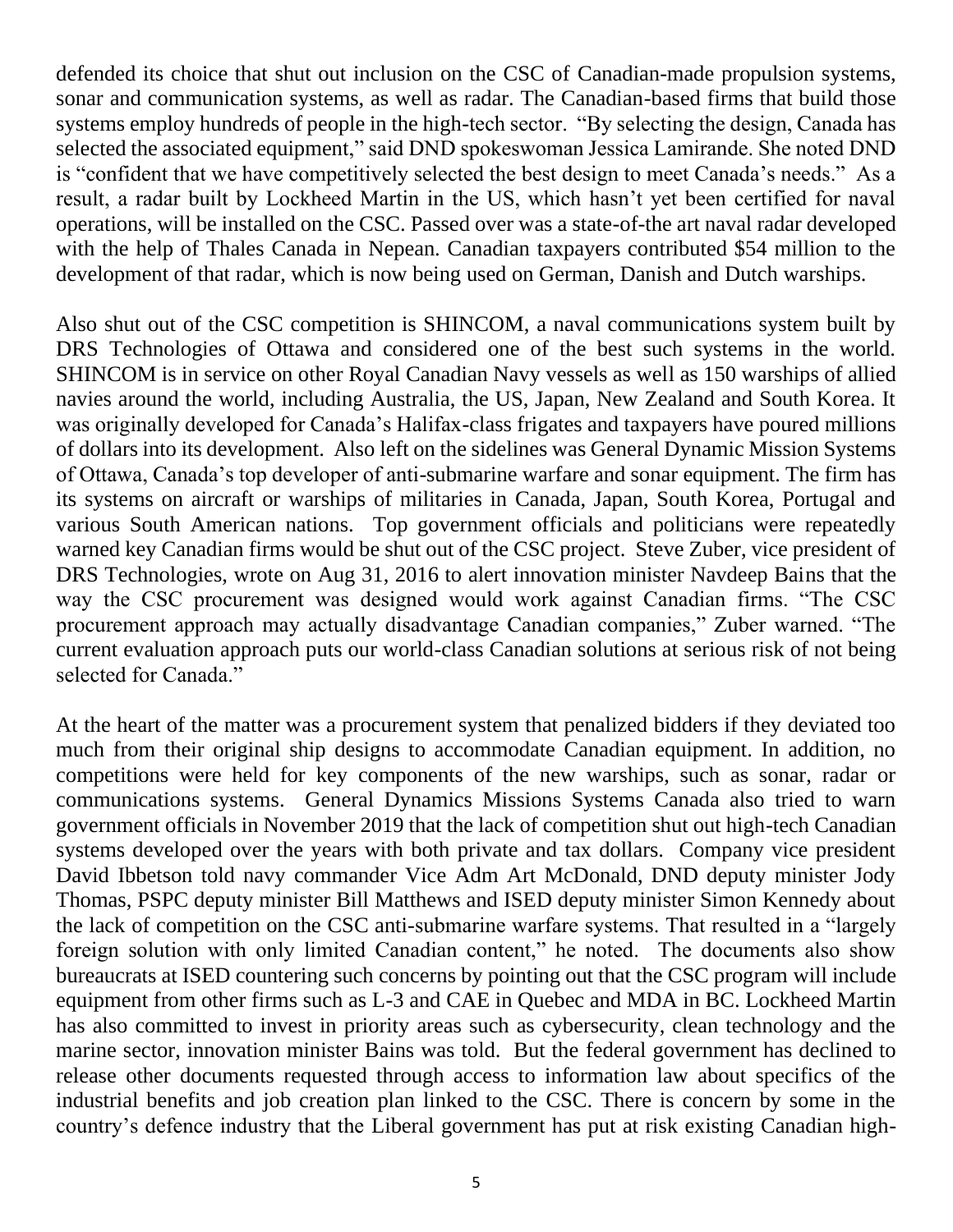tech jobs, developed and established in part by federal contracts and development money, in exchange for the promise by foreign companies to create new jobs in the future linked to the CSC. In addition, in November 2019, the Lockheed Martin Canada executive responsible for delivering on the industrial commitments admitted the system had major problems. Walt Nolan said the policy the Canadian government developed has prompted defence firms to significantly overcommit on the jobs and industry benefits they claim they can deliver on the CSC.

But Lockheed Martin has significant support from the leadership of the Royal Canadian Navy, including Vice Adm McDonald. In July, McDonald took to Twitter to promote the company and its SPY-7 radar, noting that such a system is critical to a warship's survival and how it performs on missions. "For these reasons, the Royal Canadian Navy is delighted that Canada's Combat Ship Team under Lockheed Martin Canada leadership will fit the SPY-7 in CSC," wrote McDonald, in retweeting the company's press release about the radar. But McDonald's enthusiastic corporate plug left out some critical information, namely that the SPY-7 radar had never been installed on an actual warship. Less than a month before McDonald's tweet, Japan's government, which had been hoping to use SPY-7 radar for a land-based missile defence system, suspended the project. Japan cited technical issues and cost for the decision and is now trying to figure out what to do with the systems it has already paid for.

Japan's military has suggested using the SPY-7 on new frigates but some of the country's lawmakers are trying to scuttle that plan. They are worried that Japan will pay significant development costs to get the radar ready for maritime use and since the US Navy will use a completely different system there will be problems operating with a key ally. While the SPY-7 radar issue has been debated in Japan's legislature, Canadian politicians have been silent. Lockheed's rival, Raytheon, the firm which will provide the SPY-6 radar for the US Navy, has made several presentations to the Liberal government. It tried to convince politicians and bureaucrats the Lockheed Martin system could become a money pit that would potentially put Canadian sailors at risk. Switching to SPY-6 would save Canada tens of millions of dollars as the US Navy would finance future research into modernizing the radar to deal with new threats, federal officials were told.

In addition, Raytheon pointed out that unlike the SPY-7, the testing of its radar, which included intercepts of targets, was completed in 2019. The US Navy intends to install the system on 50 of its warships. But cabinet ministers and federal bureaucrats dismissed Raytheon's overtures as an attempt to reverse the CSC procurement process that had already been completed. Neither Lockheed Martin nor the DND could provide a date on when the SPY-7 will be ready for naval operations and certified for use on the CSC. But they noted the company is supposed to deliver the first radar system in 2025. "Once fully integrated into the CSC design, the SPY-7 will provide Canada the capabilities it needs to meet the operational and interoperability requirements of the Royal Canadian Navy well past the middle of this century," added DND spokeswoman Lamirande. Responses from DND and Lockheed Martin to questions posed by this newspaper for this story were answered in nearly identical fashion. Canadian taxpayers will finance the development and testing of any of the radar requirements for the CSC. The cost of that, however, is not known at this point.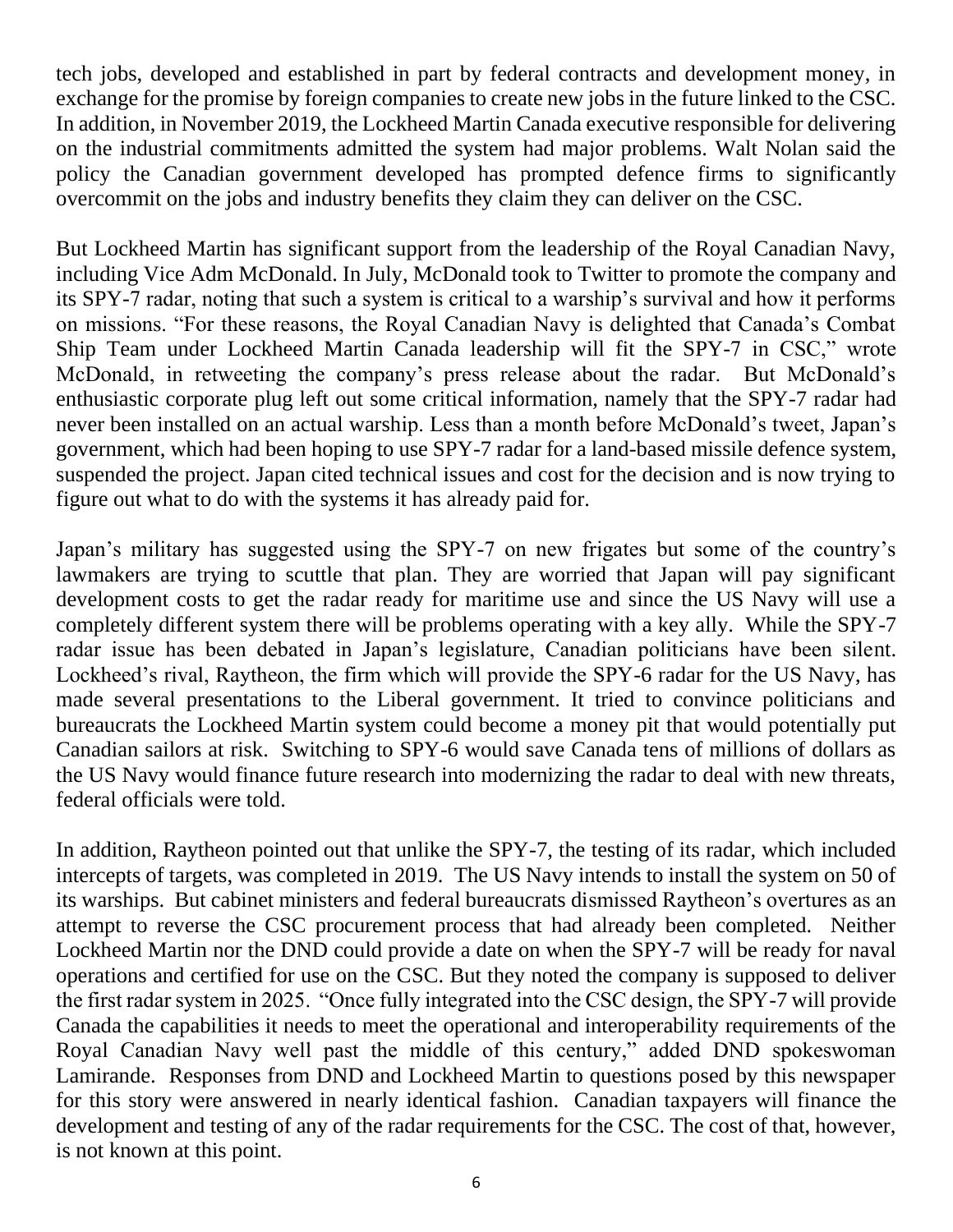## **The US Army's Futuristic New Goggles**

### Changing the mechanics of shooting, according to soldiers

*Matthew Cox Military.Com Nov 24, 2020* 



*Soldiers at Fort Pickett, Virginia test the Microsoft-designed prototype goggle known as the Integrated Visual Augmentation System (IVAS) (US Army photo)*

After testing out the latest version of the Army's smartsoldier goggles, infantrymen from the  $82<sup>nd</sup>$  Airborne Division say combat marksmanship definitely changes when wearing the Individual Integrated Visual Augmentation System (IVAS). The newest Microsoft-

designed IVAS prototype resembles a sci-fi version of the tactical dust goggles soldiers wore in the last two desert wars. Slated for fielding in fiscal 2021, IVAS is designed to equip soldiers with a heads-up display (HUD) that allows them to view tactical maps, as well as their weaponsight reticle. A special thermal weapons sight mounts on the M4A1 carbine and projects the sight reticle into the wearer's field of view via Bluetooth signal — a technology known as Rapid Target Acquisition. "The real difference we were experiencing, because of the way the HUD is designed, you actually don't really shoulder your rifle quite the way that you normally would without the IVAS system," Sgt Sam Crawford, a team leader in Comanche Company, 2<sup>nd</sup> Battalion, 501<sup>st</sup> Parachute Infantry Regiment, told Military.com. "It would take some getting used to," Crawford said. "As somebody who fires weapons, it's very alien to us.".

Crawford's unit participated in the Army's third soldier touchpoint evaluation of the first ruggedized version of IVAS at Fort Pickett, Virginia, in October. "I was trying out a bunch of different things just to see what was effective for myself," he said. "Shouldering wasn't quite the way it normally was, so I tucked the [buttstock] under my right arm and was able to use it like that. It felt stable; it was just different. It looked like something out of a Rambo movie." Staff Sgt Kaleb Kester, a weapons squad leader in Comanche Company, said he quickly gave up on how he was trained to shoot. "It's a lot different from how we are used to shooting," he said. "At its current state, you can't get a proper cheek-to-stock weld." 1<sup>st</sup> Lt Nicholas Christopher, a platoon leader in Comanche Company, agreed it takes some getting used to, but said he realized shooting with the IVAS is similar to shooting with night observation devices, or NODs, by aiming an infrared (IR) at a target. "You have to shoot it more like you are shooting with an IR laser, like the way we do right now with NODs and an [AN] PEQ 15," Christopher said. "But they took us to a standard M4 range, and I was hitting targets out to 300 yards, and a lot of my guys were doing that too."

However, all three paratroopers said they were impressed how easy IVAS is to learn to use and are excited by the navigation and situational awareness tools it offers. Soldiers spent the first few days learning how to access menus, use the functions and fit the IVAS to their kit. "I personally went through every menu I could and was looking at what each of the functions did — very easy to use," Kester said, adding that the small, chest-mounted control pad is also very intuitive to use.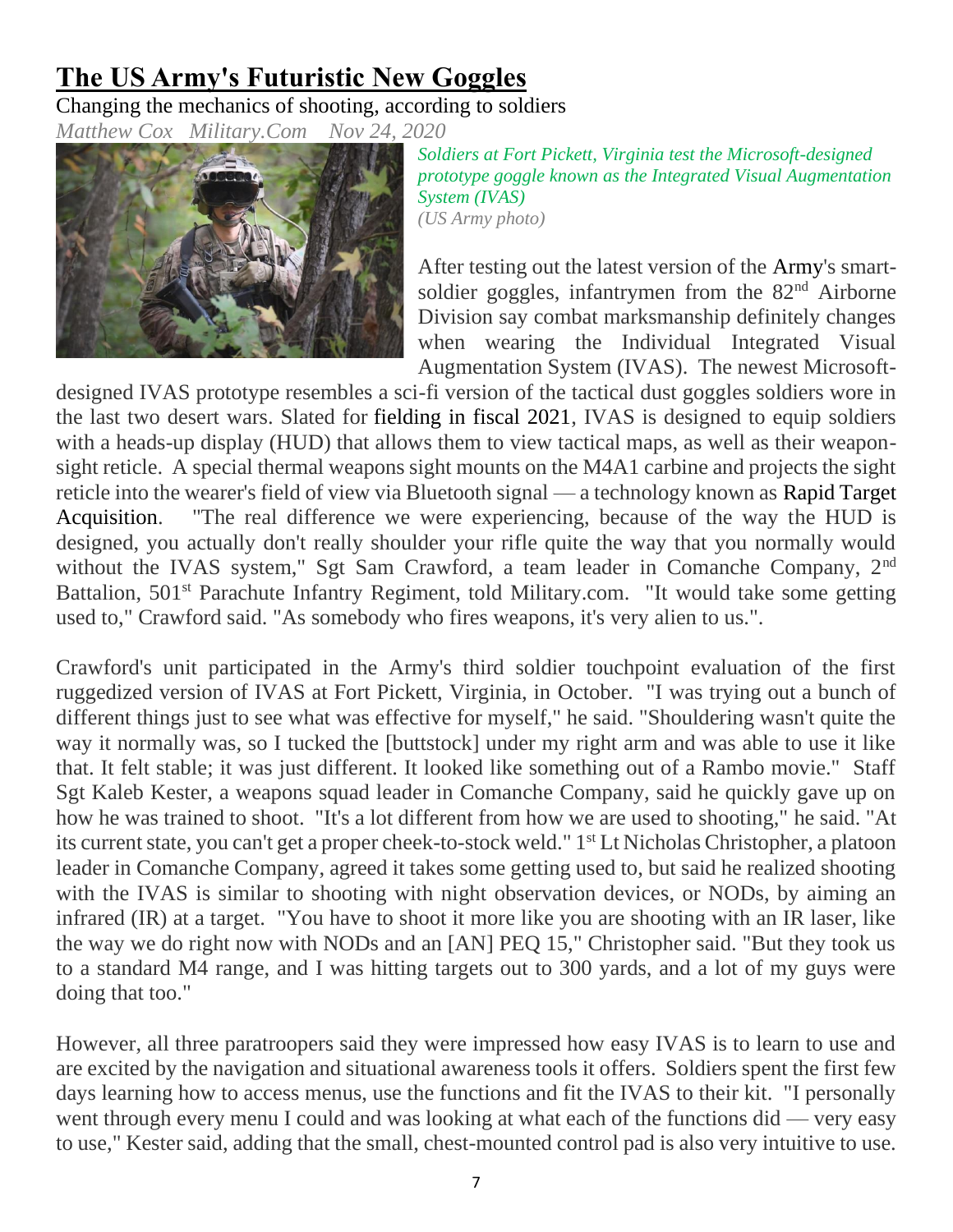"The control pad that you use, you could put your hand on it and track what buttons you were using just by the tactile reference points they put on the control interface." Crawford said his first impression was that the device is a little bulky, "but as we began to use it more, you could definitely see the potential that it could be an awesome tool in the future." The current prototype straps to the helmet, sitting on the brim so it doesn't have to touch the wearer's face, the soldiers said. "Our first event was land navigation where we did a day into night — about a four-hourlong, land navigation course," Crawford said. "Inside the system, we had a map of the area we were in, and we were able to plot points on the map. And then you could take the map away, and you would have arrows and a compass where you could walk to those points. And it would be something almost out of a video game just projected out in front of you on the landscape — 'Go this way,'" Crawford said. "It made it incredibly easy to not get lost, and everybody was on the same page of where we were going."

Christopher was also surprised at how well this feature worked. "If you look up, you can actually see a compass that moves with your head and gives you, like, a pinpoint compass reading in degrees. And if you look down, you have a marker placed on the map; it actually has a little arrow with the distance and direction of exactly where you need to go," he said. "It was very fluid; there wasn't really any hiccups. It wasn't slow." Crawford found the navigation feature useful when his unit did an assault and seizure of a trench system. "I was actually the lead element going into the trench, and I was able to coordinate with our weapons squad leader where exactly the entrance point was for myself and my team," he said. "He put a point down on the map for the exact entrance to the trench, and I was able to just navigate though that, through smoke and just run straight to the entrance of the trench and get my guys there super fast, compared to had I not had that, it would have been running through smoke and not really knowing where you are popping out at — too far left, too far right — so it was very useful for that." Crawford said he told the Microsoft officials on site that the night vision and thermal sensors on this version of IVAS could be clearer. They told him they already have a new prototype with upgraded sensors. "I was able to look through an upgraded version of it, so it was pretty cool that they were making changes on that already," he said. Christopher said IVAS will be extremely useful to leaders because they can easily view the location of each member of the unit. "The ability to bring up a map and see where all my guys are and send waypoints to them of various types like "move here" or "enemy here" ... all in real time and have that level of precise communication with them in terms of maneuver was a huge boon to me," he said.



*Soldiers at Fort Pickett, Virginia test the Microsoft-designed prototype goggle known as the Integrated Visual Augmentation System (IVAS) (US Army photo)*

The Army has been working for decades to field this type of capability. The first attempt started in the mid-1990s with the Land Warrior program, which featured a bulky computer, heavy cables and a helmet-mounted eyepiece through which

soldiers could view tiny maps for unit situational awareness. More than a decade later, the Army chopped the system down to the Nett Warrior system, which features a ruggedized smartphone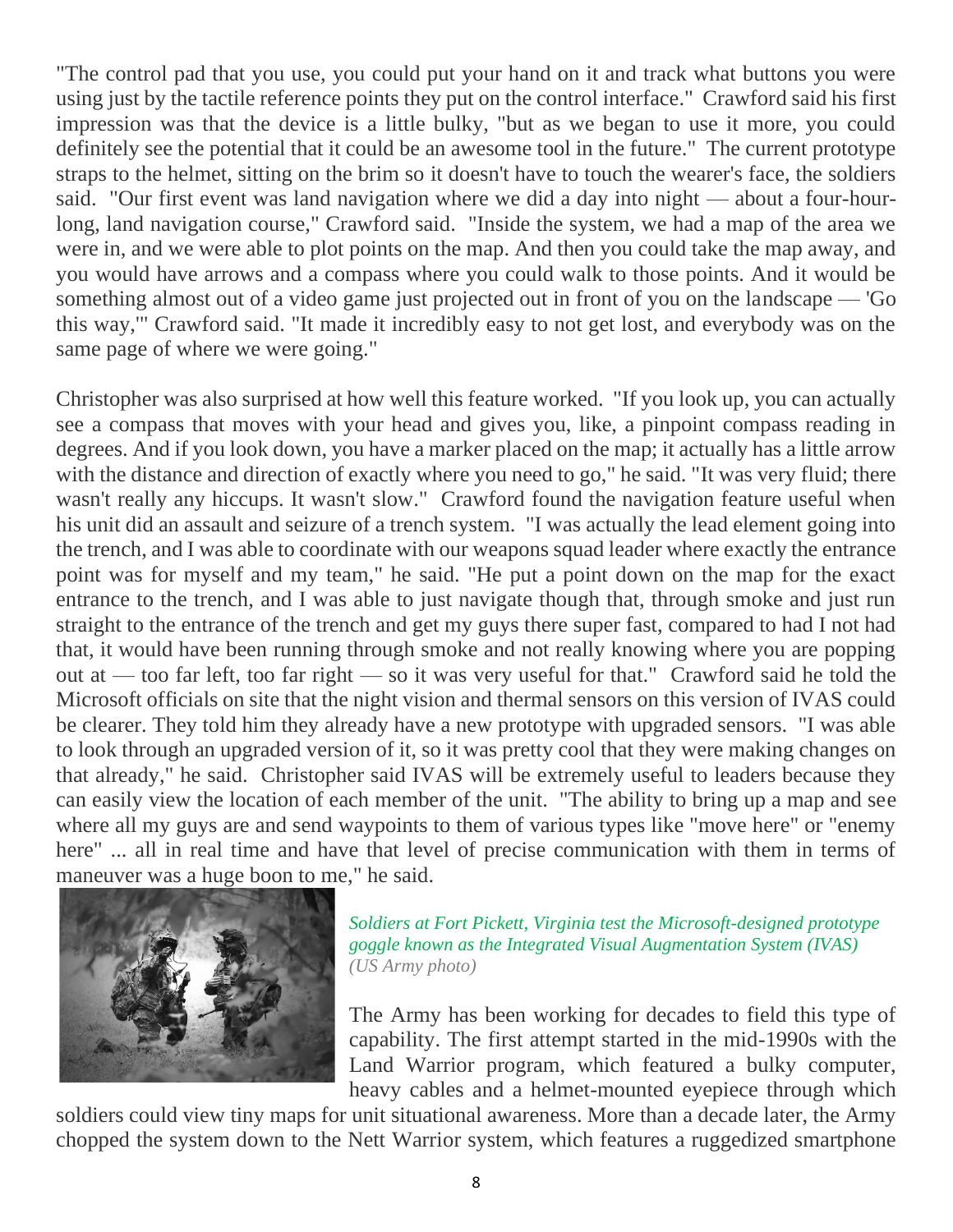that key leaders can use to view maps, send text messages and check the locations of other units. The system is now known as the end-user-device (EUD) and is worn mounted to the front of a leader's body armor, but Christopher said it can pick up the locations only of those wearing it, such as squad leaders and team leaders. "With the IVAS, I can see where every single one of my soldiers are," he said. Kester agreed. "I have used the EUD, and I think this is a tremendous upgrade over the EUD," he said. Part of this evaluation was designed to test the ruggedness of the current IVAS prototype, so there was lots of infantry weather. "It rained pretty hard on us," Christopher said. "They told us a big part of this testing phase was to see how well it did in the rain. And we were expecting some malfunctions, but any malfunctions we did have were not water-related."

Most glitches occurred when a wire got disconnected, Christopher said. "You just have to stop and do some self-repairs on it just to make sure everyone's system was up." Some soldiers did not have a lot of patience with the IVAS prototype, Kester said. "There are some people that really enjoy it, and there are some people that aren't really willing to kind of push the limits of what is possible," he said. "I think a lot of people, they want a perfect product. I'm kind of like the old guy in the unit, so my perspective is a little different." The soldiers agreed, though, that this version of the IVAS could be improved. Kester said one of the medics complained that he had trouble seeing what he was doing when he tried to treat casualties while wearing the IVAS. "In order to treat a casualty, some of the sensors where they are located make it more difficult," Kester said. "I kind of went down this rabbit hole with them ... of how do we place the sensor so you can see a little bit better below you." Christopher said he wants the device to be lighter. "One thing that a lot of us talked about to the Microsoft employees is the system itself, I would say, is still a little heavy ... and to prevent neck strain, they should try to get it to a smaller package," he said. Crawford also suggested that the bottom of the IVAS could be less bulky. "If there was a way to reduce the size of the IVAS system a little bit at the bottom of it, so that you could shoulder your weapon more steadily while maintaining your sight picture, I think there [are] going to be times and places where you need that," he said.

Army officials did not immediately respond to questions about how much the system weighs or its dimensions. Kester said he suggested to program officials that IVAS could work better if it didn't rely solely on a thermal sight, which can make it difficult at times to clearly identify a target. "One of the issues that I had was, sometimes under thermals, you can't tell the difference between friend and foe," he said. By the time the third soldier touchpoint ended in early November, IVAS team program officials had collected more than 40,000 hours of soldier data, Brig Gen Tony Potts, director of Program Executive Office Soldier, said in an Army news release. "We have learned so much through Soldier Centered Design," Potts said. "Our real desire is to let soldiers design it, and then our engineers build what they design. It's about listening to our soldiers." Kester said he prefers to shoot in a more traditional fashion with his cheek resting against the stock of the weapon but added that he believes in the overall IVAS concept and what it offers to the infantry. "I have been trained in the Army for 11 years, I have taught pistol and rifle marksmanship. ... I prefer to have a cheek-to-stock weld; I feel like I can get a better shot," he said. "However, I am willing to put in more work and effort to make this work. ... They said they want to field it in a year, and I am very interested to see how far they come in that time."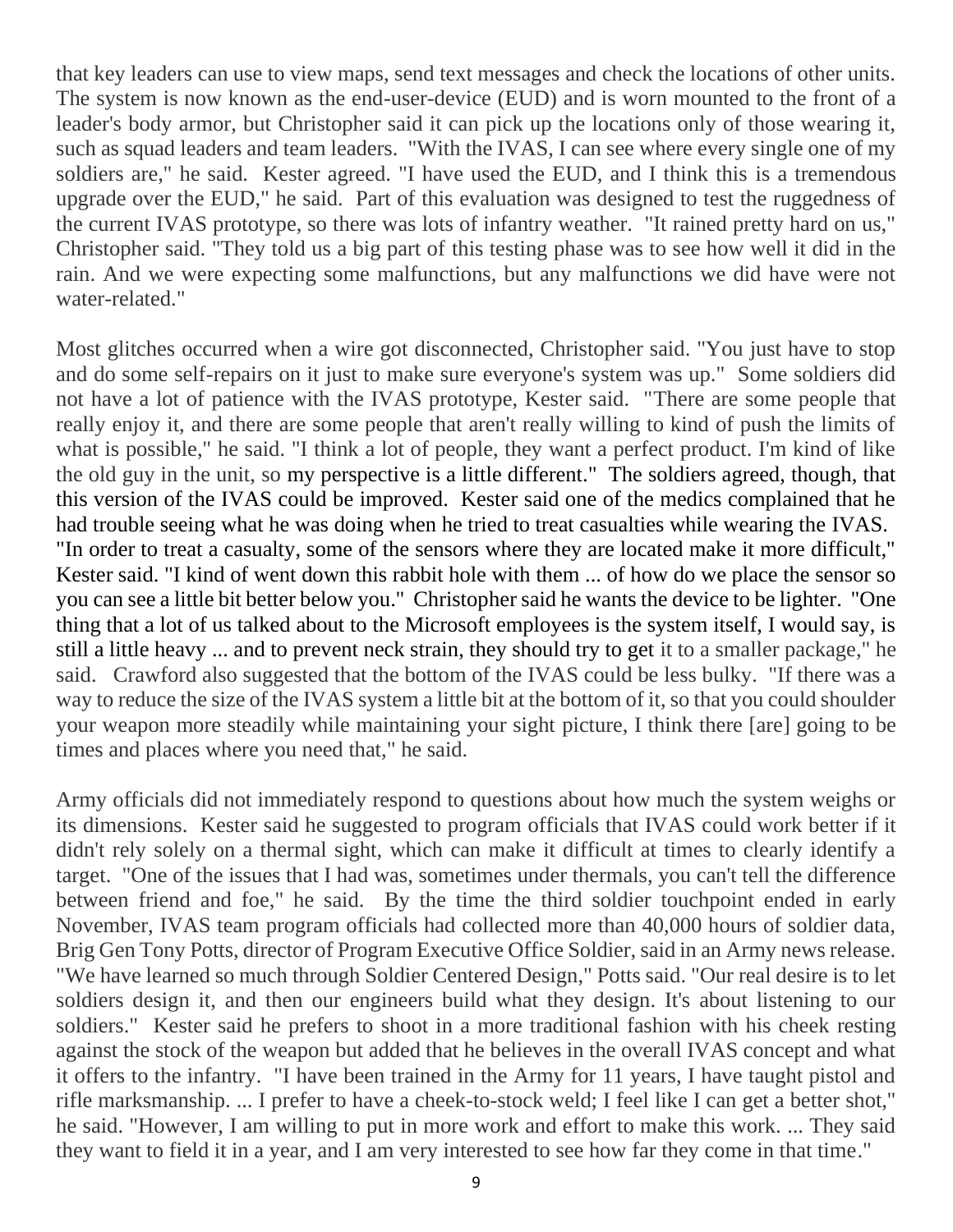# **Vancouver Artillery Association Yearbook Updates**

#### **Well, 2021 seems to have had a bit of a nasty start to it!**

**Yearbook Photos** – We're still looking for dates on some of these photos. <https://www.vancouvergunners.ca/whats-new/yearbook-phtos> Help us with the when, who and where? Email [president.vcrgunners@gmail.com](mailto:president.vcrgunners@gmail.com) with your answers.

**New Westminster 24 Pounders** – We've launched a page on the restoration of the two howitzers at City Hall. Check out the great information on a 24-pounder restoration in Québec. <https://www.vancouvergunners.ca/24-pounders.html>

**Yorke Island** – Did you watch the video on Yorke Island? <https://www.vancouvergunners.ca/whats-new/yearbook-update-2021>

**Ubique150 Video Contest** – Have you got a team? <https://www.vancouvergunners.ca/whats-new/ubique-150-video-contest>

Newsletter Archives – Bob Mugford has been working diligently on uploading additional back issues of the weekly newsletter to our website. He's currently worked back to March 2015 with more to follow in the future.<https://www.vancouvergunners.ca/newsletters---2015.html>

### **VAA Virtual Lunch every Wednesday at Noon PDT - https://zoom.us/j/710845848 - Drop in for 10 minutes or stay for an hour.**

Remember – Stay healthy and stay safe!

### **Who (or What) Is It?**

Last Week: This patch is the early version of that worn by the 49<sup>th</sup> (West Riding) Division, a



TA force. The polar bear was adopted in Iceland during the Second World War, replacing the earlier emblem from the Great War. It was later altered to look more aggressive, and it is that pattern that is most reproduced. The early version was also worn by two non-British units:

Z Force of the Canadian Army (RRC, FMR, CHOttawa, and other support units), and, more surprisingly, by the USMC  $1<sup>st</sup>$  Provisional

Marine Bde. Even more unusual is that the USA was neutral when this Of course, so was Iceland, but that didn't stop them getting invaded. The white dots are a guide for sewing.



*Later version*

**This Week:** There was a time when it was unusual for women to be pilots, and the feminine term "aviatrix" was used to describe these pioneers of the ether. Amy Johnson was probably the most famous of these women, followed by the tragic Emilia Earhart. During the Second World War,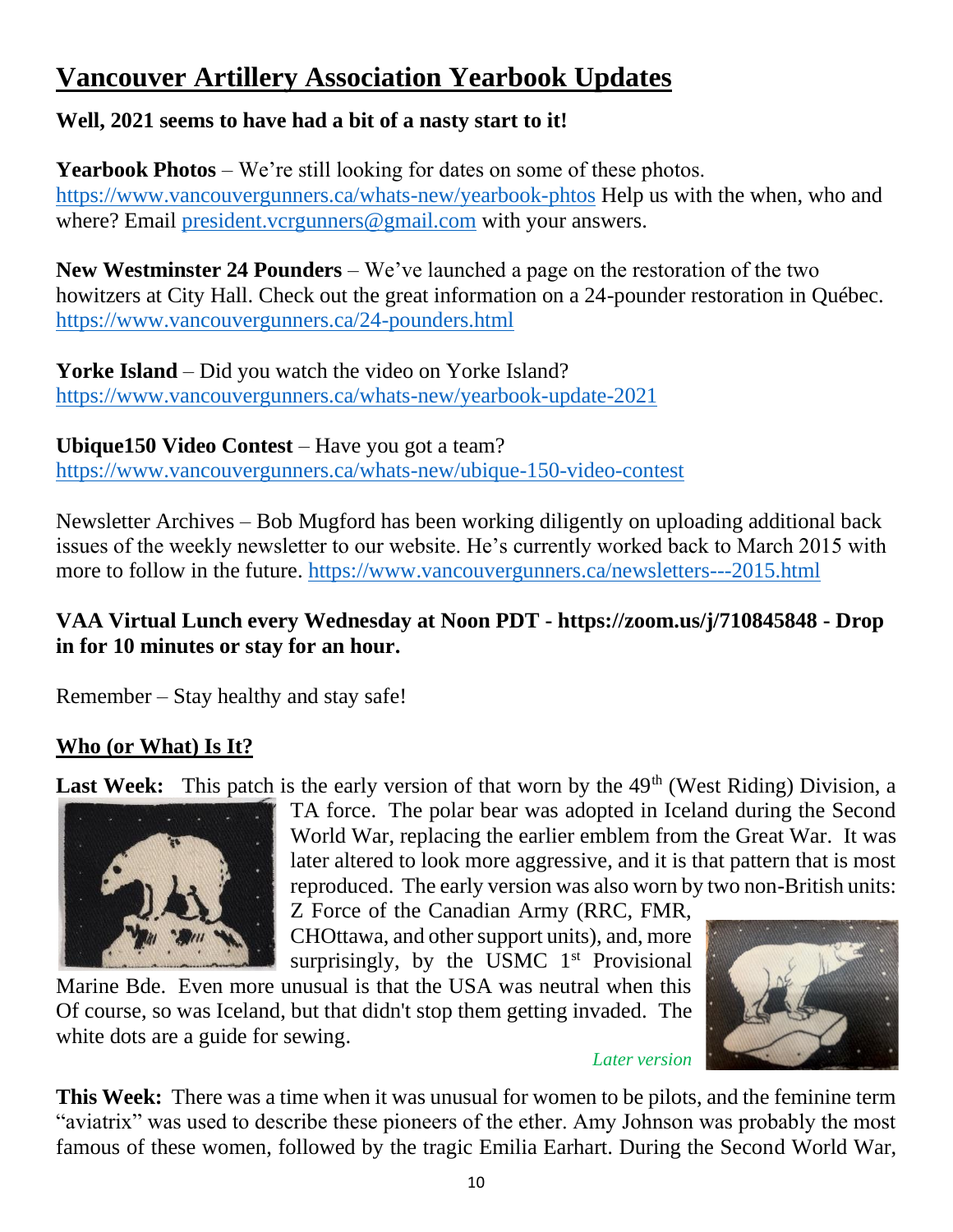neither the RAF nor the RCAF had female pilots, but we did have them in the Air Transport Auxiliary, where life, unarmed, could be quite dangerous, as the death of Amy Johnson demonstrated. The evil Hun generally treated women with a high degree of sexism and did not mobilize them in the way our side did, restricting them to the roles of mothers and wives. However, there were two famous exceptions to this rule, both test pilots: Hanna Reitsch, who astounded der volk by flying an early helicopter inside an arena, amongst other feats, and the much less-known, but far more decent, Countess Melitta Schenk Gräfin von Staufenberg, who, tragically, was shot down near the end of the war whilst searching for her concentration campimprisoned husband.



The Red Menace… sorry, stalwart ally the Soviet Union, did not hold back much on using women in any role imaginable, from target practice for the NKVD, to heroine pilots of the legendary Night Witches, the 46<sup>th</sup> Taman Guards Night Bomber Aviation Regiment, a mostly female unit, as were two others.

However, this week's photo is of a woman of another nation, who performed equally heroic tasks, but who is not

well-known outside her own country. She flew with other women into danger, but, like our ATA pilots, was unarmed. Who she and her unit were are questions that we hope you can answer with your usual accuracy and enthusiasm? Send those educated responses to the editor, Bob Mugford [\(bob.mugford@gmail.com\)](mailto:bob.mugford@gmail.com), or the author, John Redmond [\(johnd.\\_redmond@telus.net\)](mailto:johnd._redmond@telus.net).

#### **From the 'Punitentary'**

Why did the balloons run away from the concert? They were playing pop music!

### **Murphy's Other Laws**

In life, sometimes the questions are complicated - but the answers are simple.

#### **Quotable Quotes**

When you reach the end of your rope, tie a knot in it and hang on. -*Franklin D Roosevelt*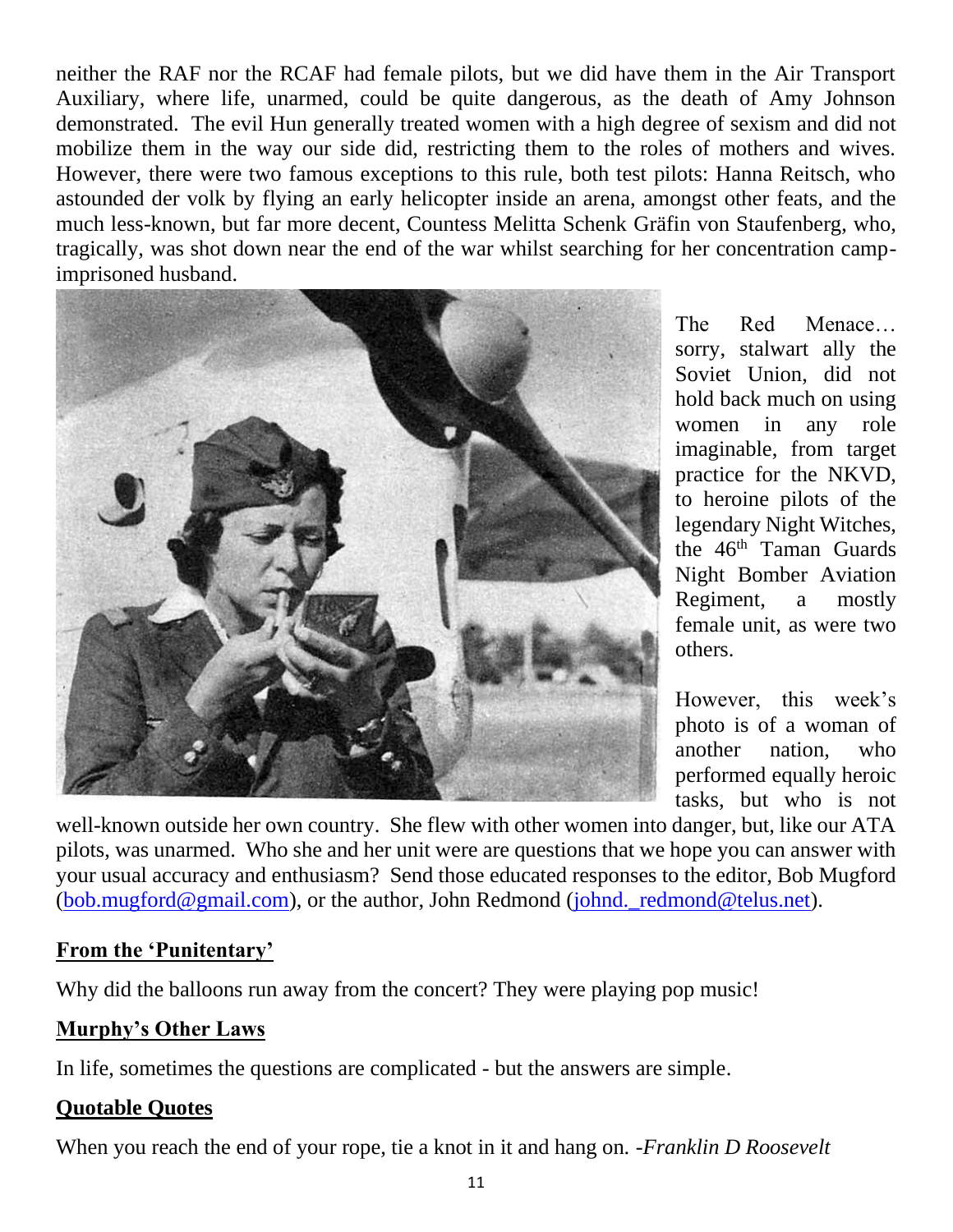# **Dues 2021**

As of Jan 1, memberships dues are payable for, Vancouver Artillery Association, the Royal United Services Institute - Vancouver Societyand 15 Fd Regt Officers Mess Associate Members. Details below.

## **VAA**

Dues for the **Vancouver Artillery Association** are \$25, payable to the Vancouver Artillery Association.

VAA dues can be paid by etransfer (preferred method):- by sending payments to:- [president.vcrgunners@gmail.com](mailto:president.vcrgunners@gmail.com)

Dues cheques can be mailed to:

Vancouver Artillery Association 27048 35B Avenue, Langley BC V4W 0C3

### **RUSI Vancouver**

Dues for **RUSI Vancouver** are \$50 (\$25 for students), payable to RUSI Vancouver.

By eTransfer (preferred method):- [richmark@telus.net](mailto:richmark@telus.net)

By mail:- Treasurer, RUSI Vancouver 1998 Ogden Avenue, Vancouver BC V6J 1A2

### **15 Fd Officers' Mess**

Dues for **15 Fd Officers' Mess Associate Members** are \$60, payable to 15 RCA Officers Mess. Send to:

Treasurer, 15 Fd Regt Officers Mess 2025 West 11<sup>th</sup> Avenue, Vancouver, BC V6J 2C7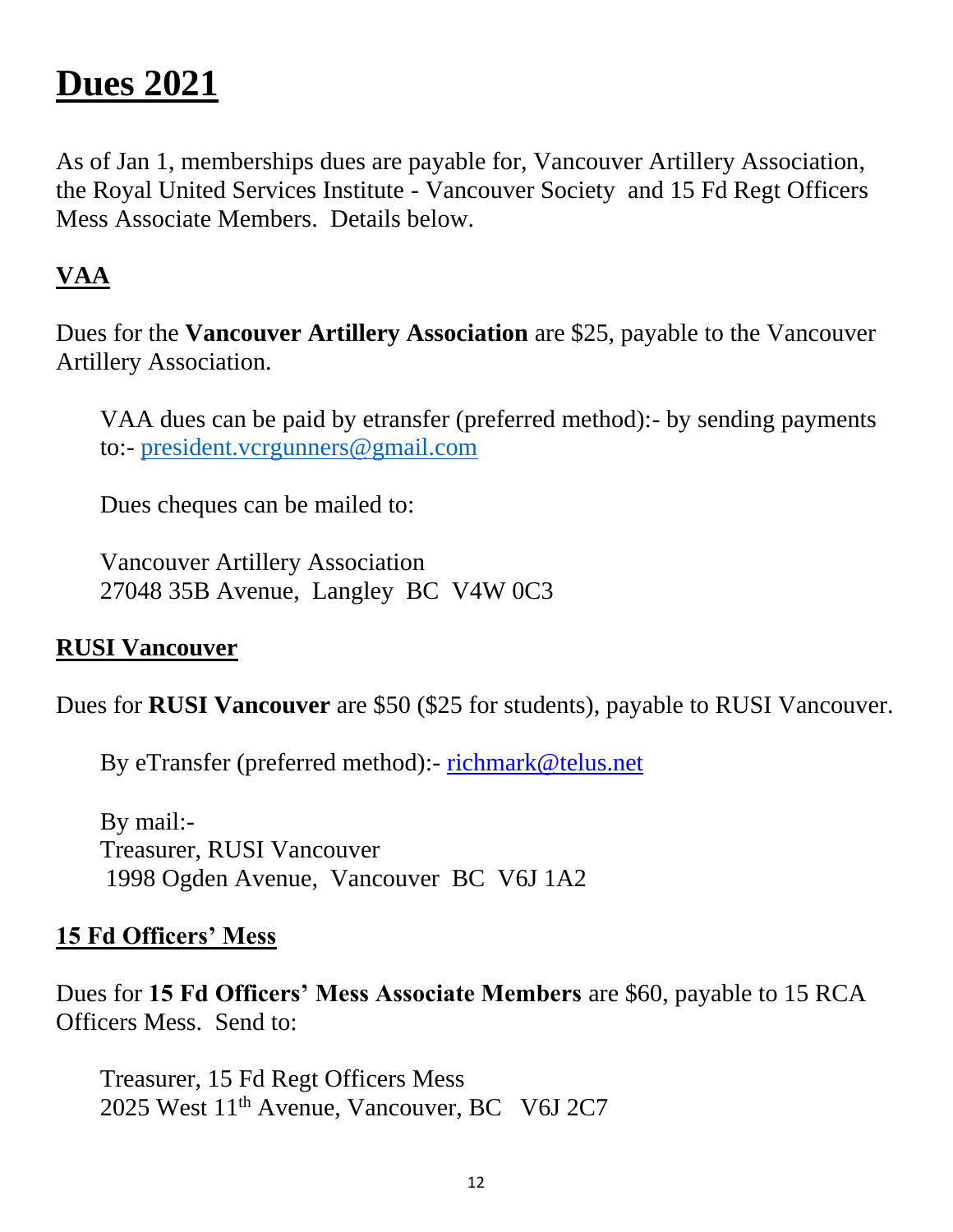# **Wednesday Digital Video Lunch**

No need to worry about COVID-19 when you go digital. Pop into our video lunch **at noon** on Wednesdays and say hi. All you need is a laptop, tablet or smartphone. These sessions are being hosted by the Vancouver Artillery Association and are **open to all – especially those who attended our Wednesday lunches.** 

Join us to check up on your old lunch buddies.

<https://zoom.us/j/710845848>**Password:- Ubique**



Zoom is the leader in modern enterprise video communications, with an easy, reliable cloud platform for video and audio conferencing, chat, and webinars across mobile, desktop, and room systems. Zoom Rooms is the original softwarebased conference room solution used around the world in board, conference, huddle, and training rooms, as well as executive offices and classrooms. Founded in 2011, Zoom helps businesses and organizations bring their teams together in a frictionless environment to get more

done. Zoom is a publicly traded company headquartered in San Jose, CA.

[Join our Cloud HD Video Meeting now](https://zoom.us/j/710845848)

Use the link above on your computer Zoom program or dial in on your phone 778 907 2071 Meeting ID: 710 845 848

Invite 2 friends! We have room for 100! See you on Wednesdays at noon. Bring your own lunch and beverage of choice.

**Join us on the VAA Zoom site for a virtual New Years Day Levée!**

**– 1000hrs to 1300hrs. Bring your own Eggnog**